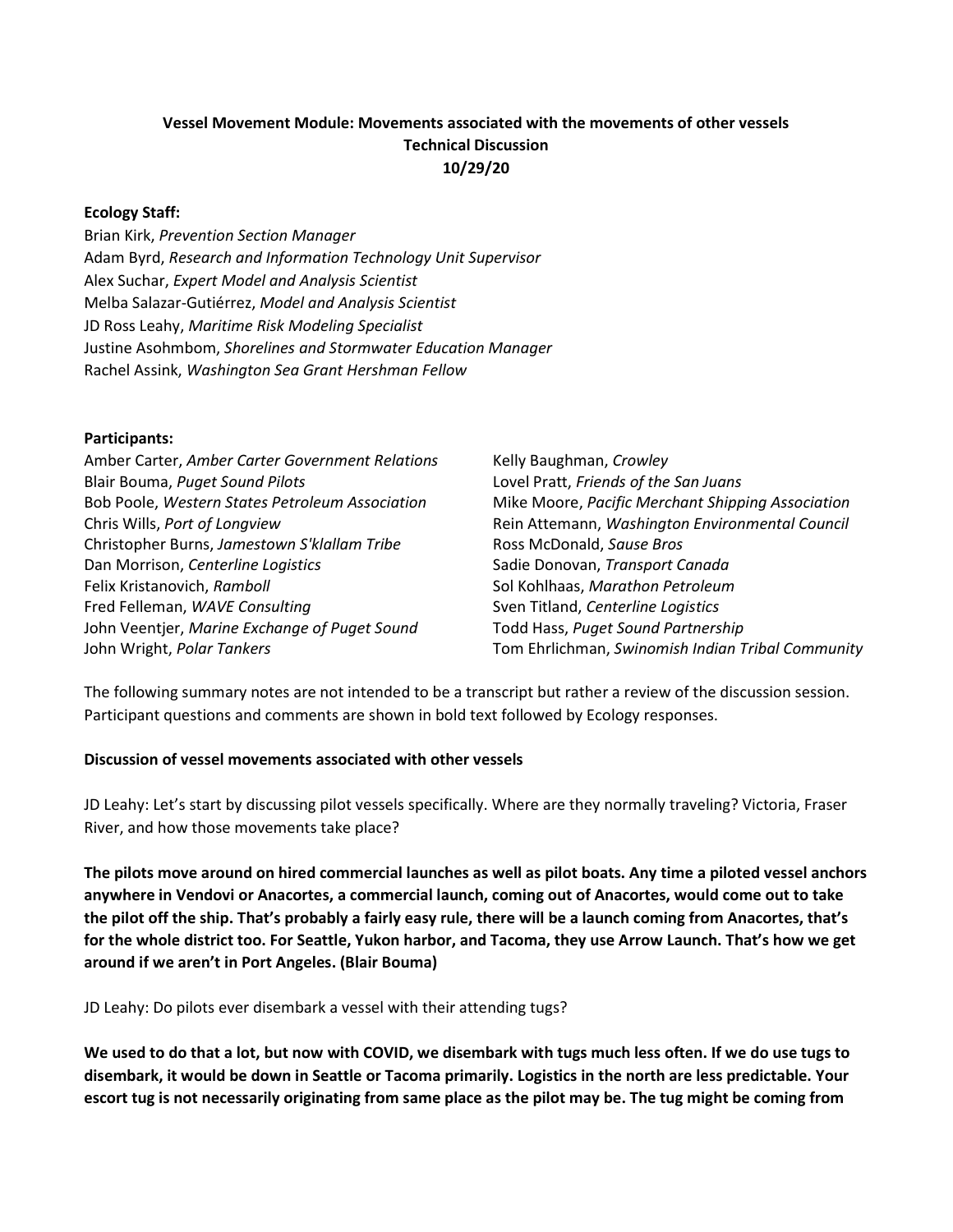Ferndale down to Vendovi, for instance. The pilot almost always takes a launch in Anacortes. Down in Seattle and Tacoma there are a few other variables. In Canada, the pilots have dedicated pilot boats for Fraser River. They use commercial launches for the Gulf Islands anchorages that they use when they get busy. I don't think they use helicopters. Pilots travel to nearest town of with the required facilities and take a launch from there. In Vancouver Harbor, we are sometimes there on 2-pilot jobs and they are almost always using commercial launches up there. Fraser River has actual pilot boat, the rest are commercial launches as I understand it. (Blair Bouma)

JD Leahy: The PPA does talk about helicopter use. Do they use helicopters to deliver pilots to vessels off the coast?

They use helicopters to move pilots to one station to another. Not sure if they use helicopters to put pilots on ships, but I don't think so at this point. They might do it north of Vancouver Island. They mostly use helicopters to get around and not necessarily for boarding. (Blair Bouma)

I suggest you include boom boats – the small boats that maneuver boom around larger vessels as part of preparing for bunkering operations. Suggest also that you include the seine skiffs that are part of seining operations. They're small but they may get in your way. (Fred Felleman)

JD Leahy: We've come at a lot of these questions through examining AIS data. One weakness of this approach is that we are less likely to identify dependent vessels that are not transmitting AIS information. These are both good examples of dependent vessels, and while vessels this small are not likely to be carrying AIS they both may be deduced based on the presence and activity of other boats.

I recently talked to Kevin Obermeyer at PPA about operations, they fly 5 pilots at a time up to Prince Rupert. He has a group doing nothing but dispatch, if you called and talked to them, they should answer your questions pretty quickly. (Mike Moore)

We have a fair number of submarine traffic and they usually have a flotilla of 2 -4 escort vessels with them that could be considered as dependent. (Blair Bouma)

JD Leahy: Let's switch to talking about escort vessels and the vessels they are assisting. What locations are they meeting up and where do they go?

I spend most of my time monitoring Haro Strait, so majority of the time, we are dealing with a laden export, heading southbound. When I check on the origin of the tug and tank vessel, they are originating in the Burnaby area. Very unlikely to see the tug joining from another place for the most part. ORCA being one of the most common escort tugs that I see. (Fred Felleman)

JD Leahy: Perhaps one way to break this down is to recognize that some escort jobs might be able to be represented in a fairly simple manner, while others might need more complex representation.

On the US side, there are many variables with escort and assist, so it's pretty hard to put a pattern to it. We have a pretty high tug usage rate, meaning that our pool of tugs is quite busy. As a result they usually don't do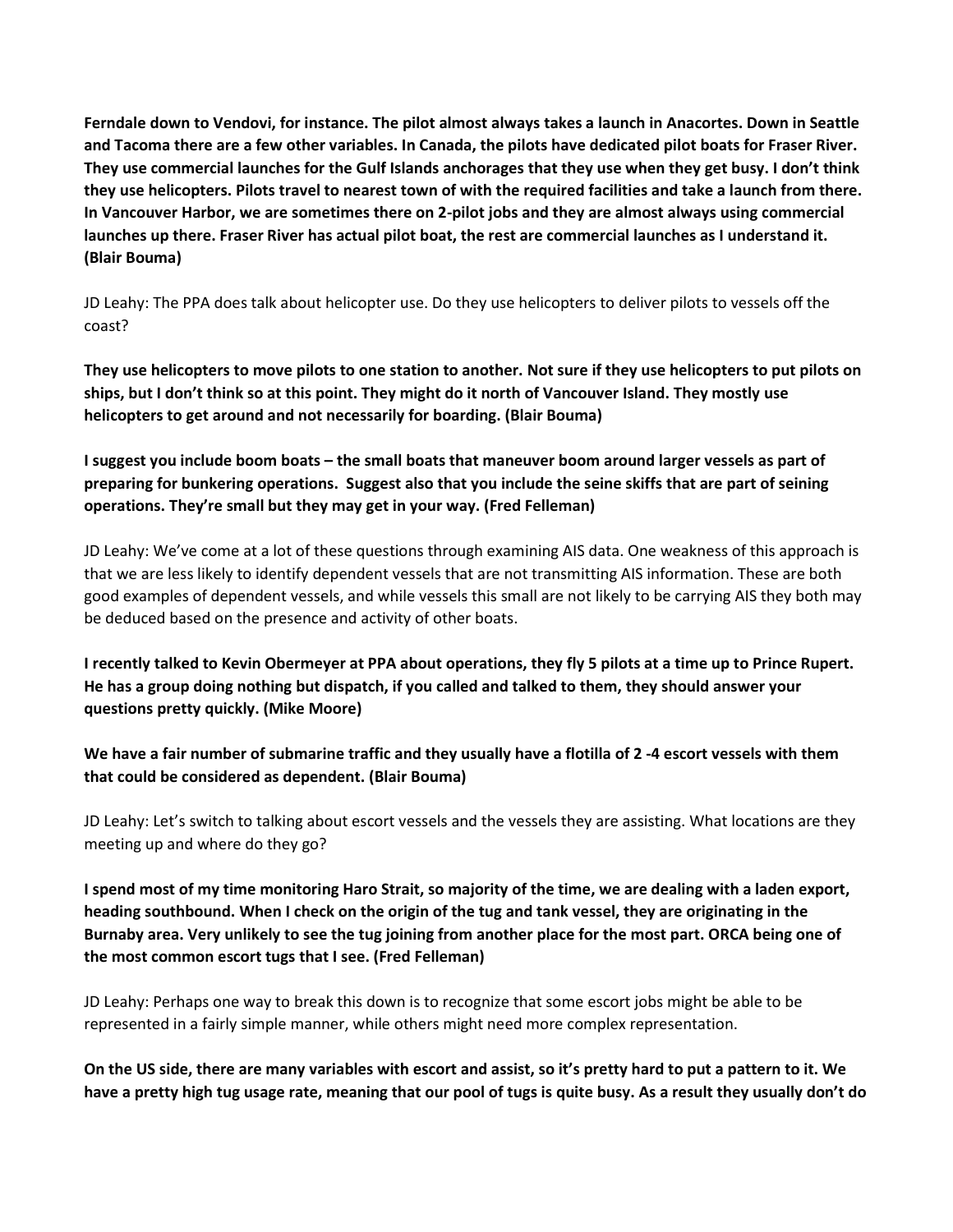a job and then sit for multiple days waiting for the next job. In times past, some tugs stayed in north and Seattle tugs stayed in Seattle, but that isn't really a pattern anymore. This could be particularly hard to model because of the complexity of the system. There are a small number of tugs doing a lot of different jobs all over. (Blair Bouma)

JD Leahy: We have assist tugs as the next vessel type we are considering, I'll open this up for discussion. Any comments on strategies to model assist tugs?

I have an office overseeing Elliot Bay, I just saw a tug come down from Seattle to meet a tanker in Rosario for an escort to Port Angeles. I'd be hard pressed to imagine an easy pattern to identify there. Be aware there are tugs that do assist work, but are also escort capable. Quite a bit of moving around, haven't noticed a pattern yet, in contrast to what seems to be the case in BC. (Fred Felleman)

Adam Byrd: We are considering using speed as a possible way to differentiate between tug behaviors. Does anyone one have thoughts on whether this could help determine whether a tug is engaged in escorting, assisting or is just traveling?

There are speed limits for escorts and Rosario Strait has a speed limit, though some go slower than the speed limit. In eastern Juan de Fuca and south there aren't speed limits. For vessels just traveling, their speed depends on the level of urgency. If they have extra time they would travel at "eco speed" to save fuel, if they are pinched for time they might run full speed. Might be hard to identify their occupation based on speed. (Blair Bouma)

JD Leahy: Let's talk about vessels engaged in providing bunkering services. Through Advance Notice of Transfer (ANT) data, we can identify the locations of bunkering and receiving vessels. This ANT data means that we have a better window into bunkering practices that we do for some of the other vessel types that we have discussed today. That said, we still need help figuring out patterns around why some vessels take bunkers while visiting these waters, and some may not.

I think it depends on the market. As we see with what COVID has done, it's pretty slow right now. Prior to that, the US was booming economically. To try to get identify a pattern to that right now is pretty tough. If cruise ships call here, then they usually bunker. (Dan Morrison)

When you are looking at a pattern, there's a lot of things that have happened with the Jan  $1^{st}$  change [International Maritime Organization's Low Sulfur Fuel Mandate]. We've seen some changes in port call rotations and we have had the lowest number of arrivals since I've been following the numbers. We can probably get you an easy answer on cruise ship activity if you want to model more normal patters and not the disrupted visits we have seen during COVID. If you want to incorporate the peak of cruise ship travel, that would be 230 or 232 visits. They were scheduled for 232 this year. Grain ships would bunker at anchor, where container ships and cruise ships will do it at the dock. (Mike Moore)

I can attest that every time the cruise ships are in town there is some bunkering going on and it's always on the dock. Other observation is that it's not uncommon to have bulkers sitting off the grain terminal waiting